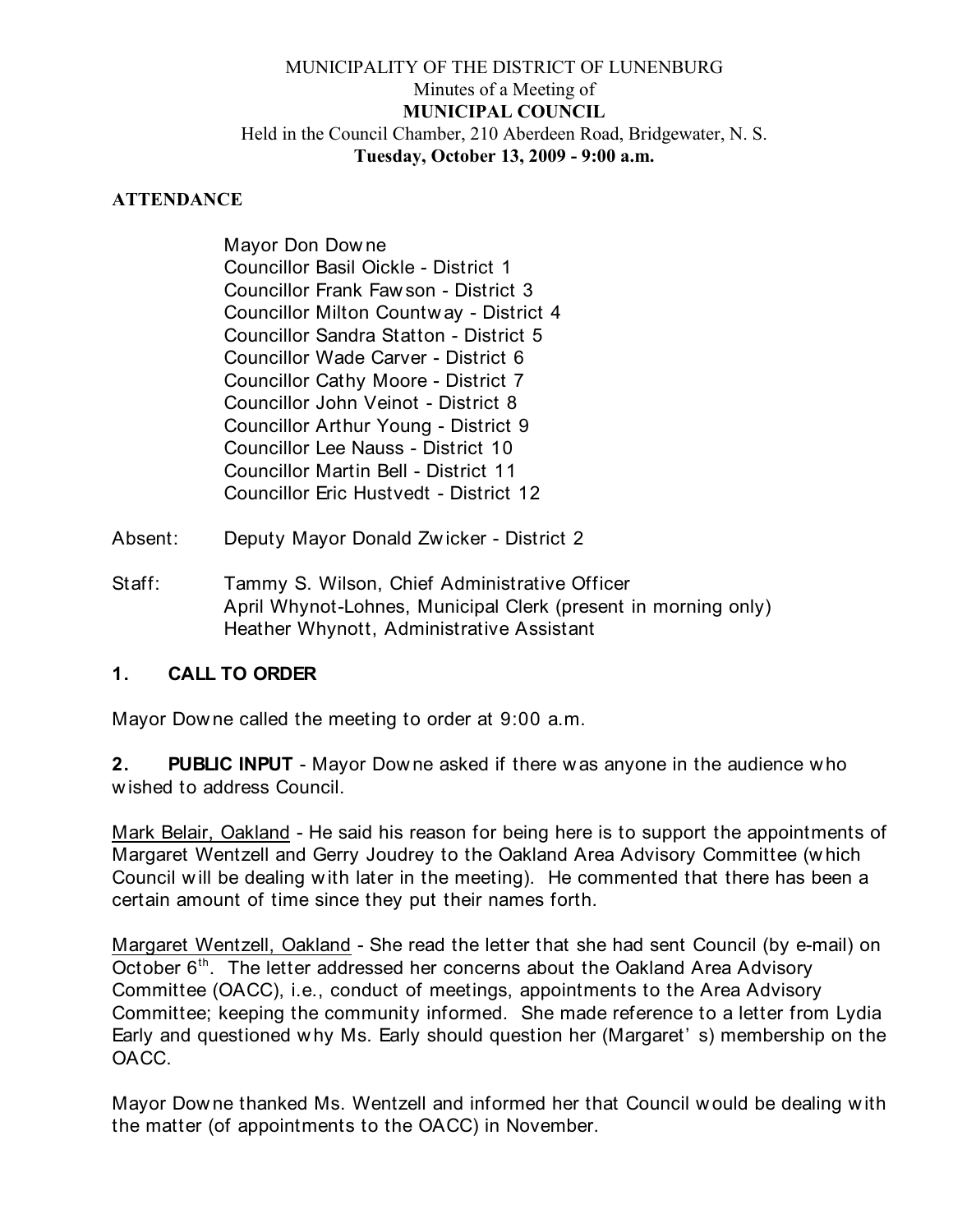# **3. AGENDA - ANY OTHER BUSINESS TO BE ADDED**

Mayor Dow ne asked if there were any requests for additions to the Agenda. The follow ing items w ere requested to be added:

13.1) Road Kill (Councillor Nauss)

14.5) Litigation - *In Camera* item (T. Wilson)

**Moved by Councillor Moore, seconded by Councillor Veinot that the Agenda be approved with the addition of the items requested. Carried**.

# **4. APPROVAL OF MINUTES**

**Moved by Councillor Fawson, seconded by Councillor Carver that the Minutes of the Council meetings held August 11, 2009 and September 8, 2009 be approved as circulated. Carried**.

# **10. RECOMMENDATIONS FROM COMMITTEES**

## 10.5 AUDIT COMMITTEE - RECOMMENDATIONS

In attendance was Gordon Pettipas, Director of Financial Services and Municipal Treasurer

# 10.5.1 - Financial Statements for Year Ended March 31, 2009

Councillors w ere provided with a copy of the Municipality' s Financial Statements for the year ended March 31, 2009.

Mr. Pettipas reported that the Audit Committee met with the auditors to review the financial statements, and page B-6 of the Financial Statements' booklet explains the results of the operation for the year. The Total Operating Revenues w ere \$24,648,150; the Total Operating Expenditures w ere \$23,270,846; and the Net Operating Revenues w ere \$1,377,304. After Financing and Transfers, the change in the Operating Fund balance w as ' 0' . He indicated that Council needs to pass a motion approving the Financial Statements as presented, and then w e can move on to approving the transfers.

**Moved by Councillor Bell, seconded by Councillor Young that Council accepts the recommendation of the Audit Committee and approves the Financial Statements for the year ended March 31, 2009. Carried**.

## 10.5.2 - Approval of Transfers

**Moved by Councillor Young, seconded by Councillor Statton that Council accepts the recommendation of the Audit Committee and approves the following transfers - from the Operating Fund \$200,000 to the Reserve Fund for contingency for the Pension Plan; from the Operating Fund \$186,300 to the Reserve Fund for landfill closure reserve; and from Operating Reserves \$28,279 to the Operating Fund to help cover the non-budgeted transfers to the contingency for the Pension Plan and landfill closure. Carried**.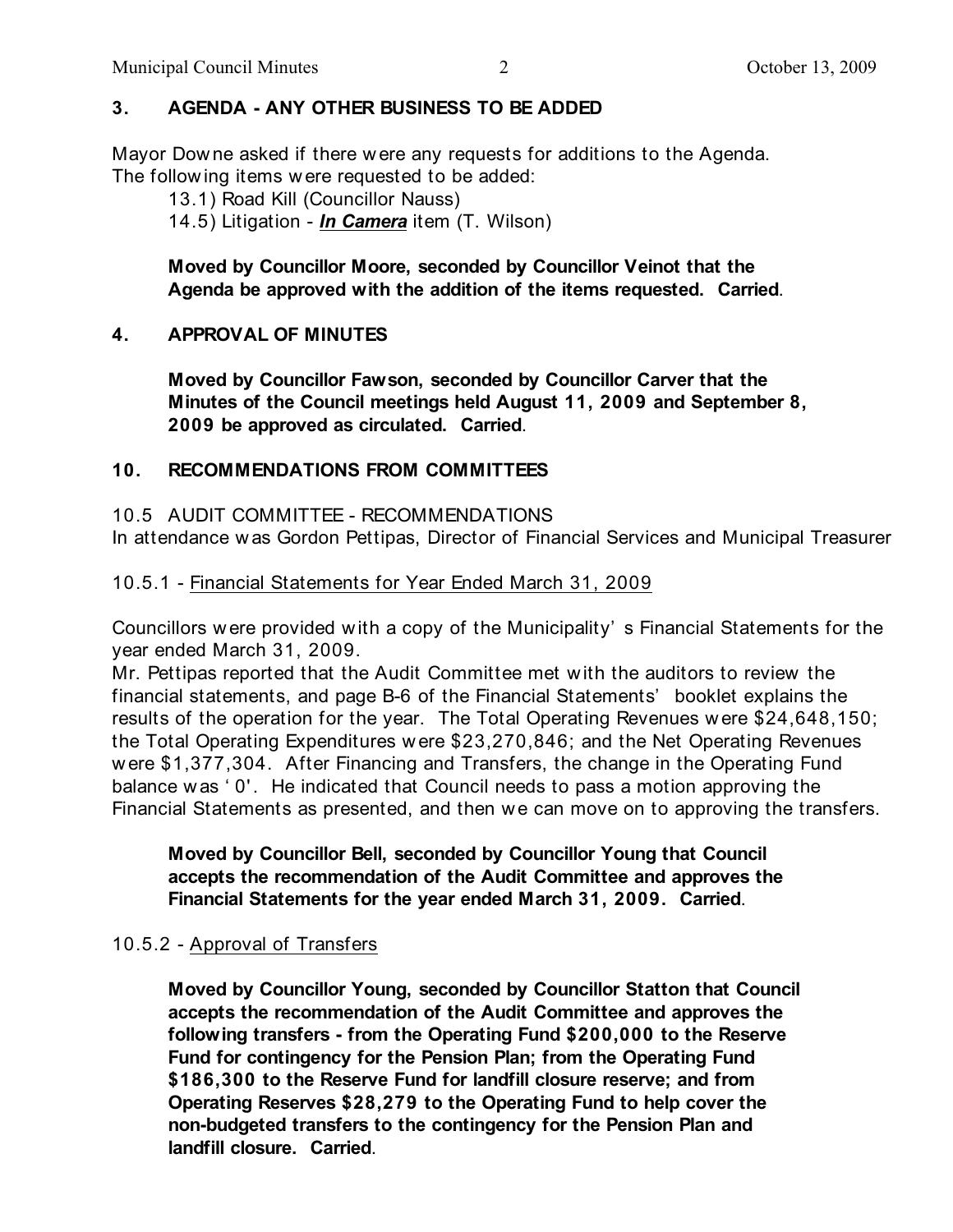Mayor Dow ne noted that the Audit Committee did commend Mr. Pettipas and staff for the tremendous job that w as done and for the transition to Pro Com to date. Councillor Bell reported that the auditors also stated that this municipal unit w ould be the envy across the province w ith the w ay our financial position is.

# 10.7 BUDGET/FINANCE COMMITTEE - RECOMMENDATIONS

## 10.7.1 - Recreation Softw are - ActiveNet

**Moved by Councillor Fawson, seconded by Councillor Hustvedt that Council accepts the recommendation of the Budget/Finance Committee and directs staff to sign a Contract with ActiveNet to provide on-line service for Recreation registration and facility bookings; and further, that the \$3.00 transaction fee be included in the registration fee; and that the additional cost when using a credit card as payment be added to the bill and shown separately. Carried**.

## 10.7.2 - Low Income Property Tax Exemption

**Moved by Councillor Nauss, seconded by Councillor Carver that Council accepts the recommendation of the Budget/Finance Committee and approves the 2009 Low Income Property Tax Exemption in the amount of \$14,574.76 as outlined on the list presented to Council. Carried**.

## 10.7.3 - Job Creation Partnership Grant - Development of Tax Payments by Installments

**Moved by Councillor Young, seconded by Councillor Statton that Council accepts the recommendation of the Budget/Finance Committee and accepts the Job Creation Partnership Grant for a period of one year for the development of tax payments by installments.** This motion w as **carried** after comments w ere made that this w ill give residents the opportunity to make payments on taxes on a monthly basis. It w as also pointed out that this grant covers the full salary of the job position that is created for one year, so there is no cost to the Municipality.

#### 10.7.4 - Infrastructure Funding - New Germany Sew er System Phase II

**Moved by Councillor Moore, seconded by Councillor Bell that Council accepts the recommendation of the Budget/Finance Committee and directs staff to transfer \$30,000 from the New Germany area rate reserves to fund the Municipality' s share of Phase II of the New Germany Sewer System project for 2009/10. Carried**.

#### 10.7.5 - Bridgew ater Shines

**Moved by Councillor Nauss, seconded by Councillor Veinot that Council**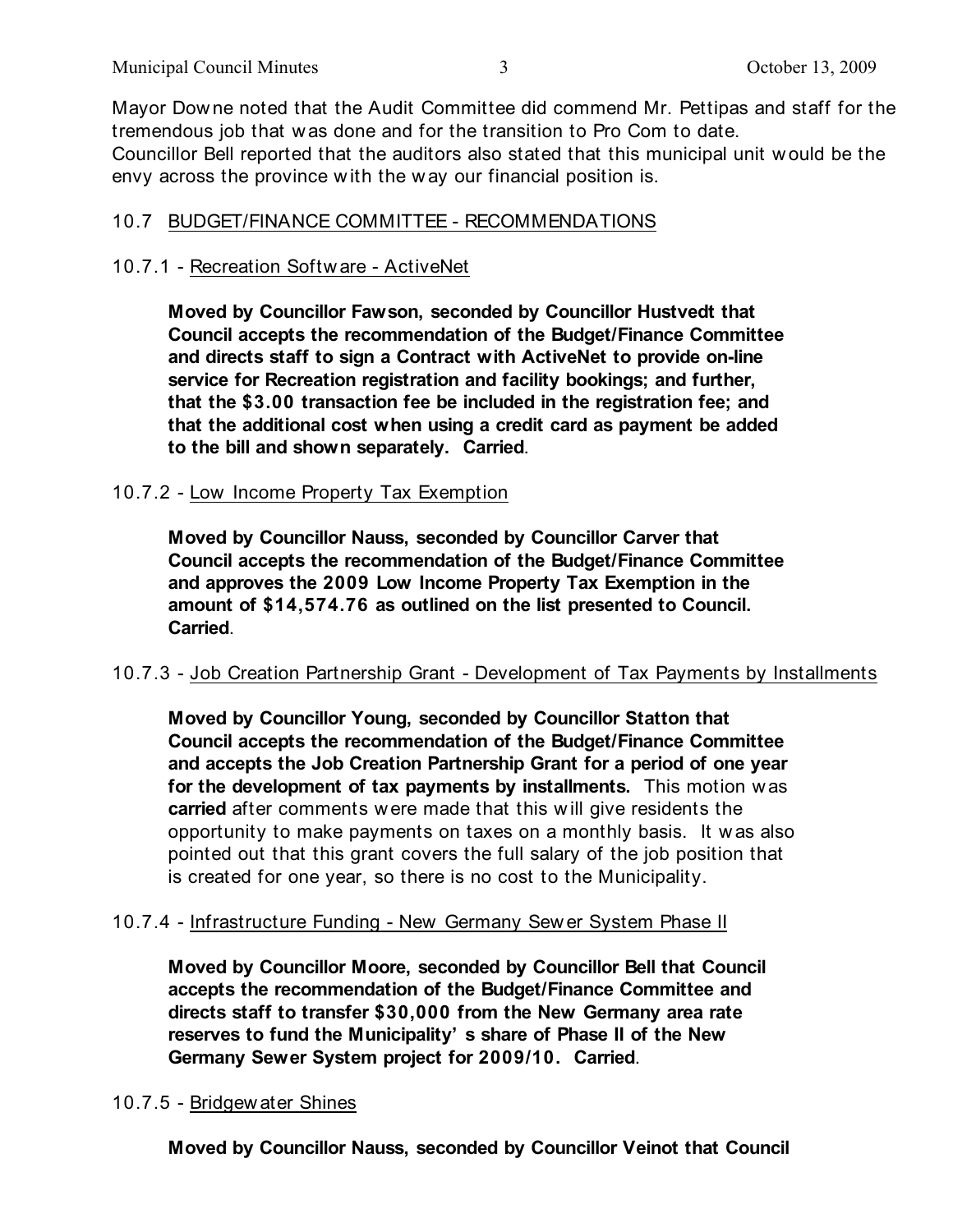**accepts the recommendation of the Budget/Finance Committee and approves that Council partner in the " Bridgewater Shines" event providing the name of the event is changed to " Christmas in the LaHave River Valley"; and further, that Council approves \$1,500 financial support and \$500 in-kind support. Carried**. (Follow ing the meeting, as it w as felt Council' s suggested name was too long, Council members w ere surveyed and it w as agreed that the name of the event be changed to " Christmas on the LaHave" .)

# 10.7.6 - HST Rebate re Resolution

**Moved by Councillor Statton, seconded by Councillor Young that Council accepts the recommendation of the Budget/Finance Committee and directs staff to prepare and submit a Resolution to UNSM requesting the Province to rebate 100% of the Provincial portion of the HST as the Federal Government rebates 100% of the Federal share; and further, that the formula to pay municipalities for the rebate of the Nova Scotia Power taxes allocated to the HST Offset Program should be based on the corporation' s business revenue in each Municipal Unit**. The motion w as **carried** after an explanation by Mr. Pettipas as to w hat the Resolution is asking the Province to do.

It w as noted that, as the deadline is past for the submission of Resolutions for this year' s UNSM Conference, the Resolution w ill be submitted with a request asking the Resolutions Committee to consider it as a late Resolution for consideration at this year' s Conference.

# 10.4 PENSION COMMITTEE - RECOMMENDATIONS

## 10.4.1 - Amendment to Pension Plan to Provide Improved Pre-retirement Death Benefits

Mr. Pettipas explained that the proposed amendment to the Pension Plan is for a situation w hen an employee passes on before the age of 60 and the death benefits available for their spouse.

It w as suggested and Council agreed to a friendly amendment to the recommendation, which was to change the wording " at a cost to prepare the Amendment of \$1,000 excluding HST" to the wording " at a cost to prepare the Amendment not to exceed \$1,000 excluding HST" .

**Moved by Councillor Hustvedt, seconded by Councillor Carver that Council accepts the recommendation of the Pension Committee and approves an Amendment to the Pension Plan to provide improved pre-retirement death benefits for members who are over the normal retirement age at a cost to prepare the Amendment not to exceed \$1,000 excluding HST. Carried**.

## 10.4.2 - Appointment to Review Committee for RFP for Pension Plan Administrator

**Moved by Councillor Carver, seconded by Councillor Hustvedt that Council**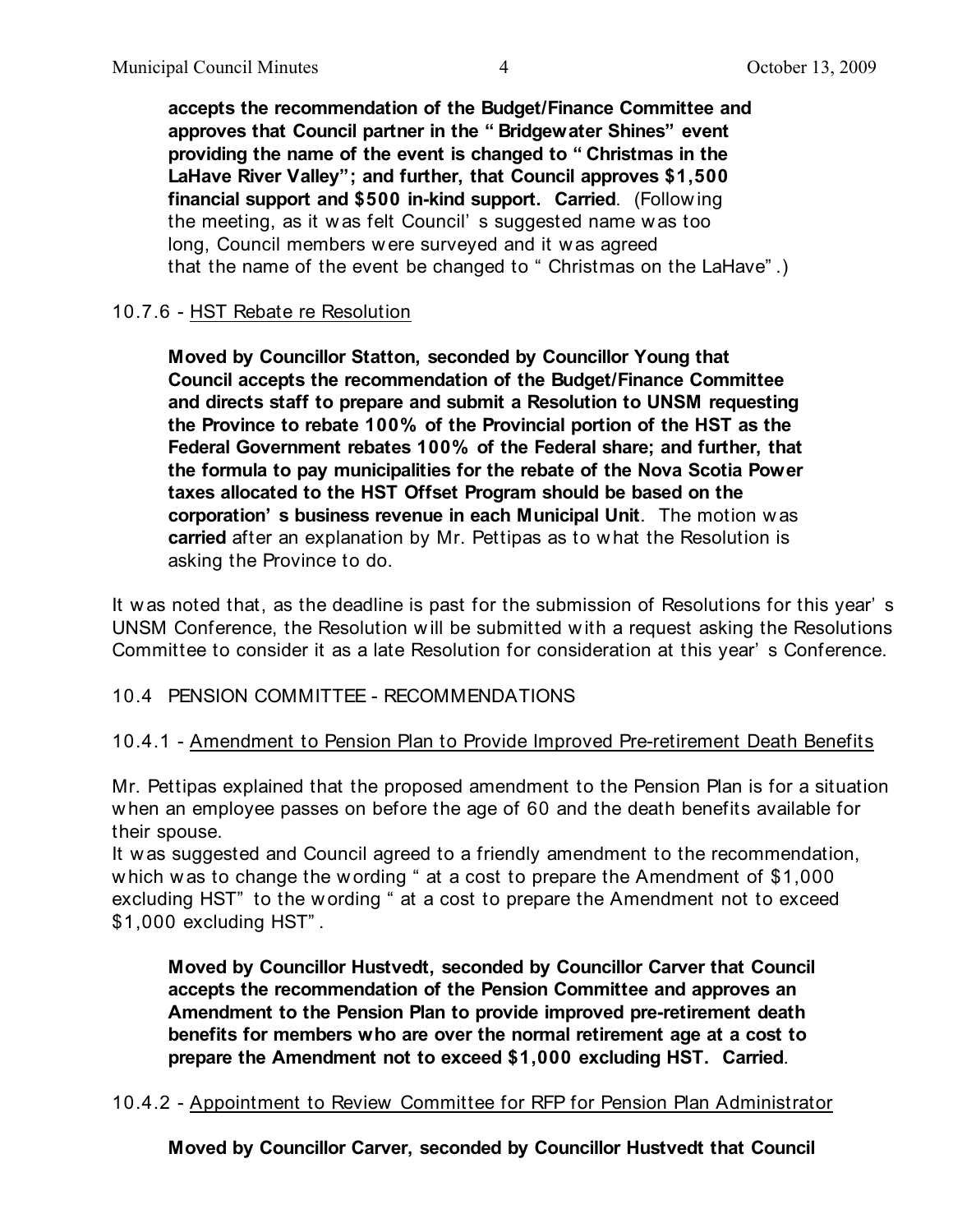**accepts the recommendation of the Pension Committee and appoints Councillor Fawson as a member of the Review Committee for the Request for Proposals for the Pension Plan Administrator. Carried**.

Mr. Pettipas w as thanked and he left the meeting.

## **5. BUSINESS ARISING FROM MINUTES**

# 5.1 MOTION REQUIRED TO TRANSFER FUNDS FROM OPEN SPACE RESERVE re SELIG ISLAND

Ms. Wilson explained why a motion is required to approve the transfer of funds from the Open Space Reserve so that the \$25,000 grant, w hich Council approved at their September 8, 2009 meeting, can be paid to the Nova Scotia Nature Trust tow ards the purchase of Selig Island.

**Moved by Councillor Hustvedt, seconded by Councillor Veinot that Council approves the transfer of \$25,000 from the Open Space Reserve Fund to the General Operating Fund to cover the costs of the \$25,000 grant to Nova Scotia Nature Trust for the purchase of Selig Island. Carried**.

## **9. CORRESPONDENCE**

# $9.1\quad$  THANKS FROM BOB AND ELIZABETH FRANK re  $50^{ \text{\tiny TH}}$  WEDDING ANNIVERSARY

For information, circulated with the agenda w as a letter from Bob and Elizabeth Frank thanking Council for presenting them with a Certificate of Recognition for their 50<sup>th</sup> Wedding Anniversary. They noted they also received a Certificate from the Pope. Bob noted that he enjoyed the ten years that he w orked for the Municipality.

# 9.2 CANADIAN POSTMASTERS AND ASSISTANTS ASSOCIATION - REQUEST FOR SUPPORT TO LOBBY POLITICIANS

Circulated with the agenda w as a letter from the Canadian Postmasters and Assistants Association (CPAA) requesting Council' s support to lobby politicians in an effort to learn the position of the Political Parties w ith regards to a number of issues that the CPAA feels the communities of rural Nova Scotia should be made aware of, i.e., maintaining postal services in rural and remote Canadian communities; the deregulation of Canada Post Corporation; expending products and services in the Post Offices in rural and remote areas; and expending governmental services utilizing the rural postal netw ork.

This letter w as discussed, but some Councillors w ere of the opinion that this is outside Council' s jurisdiction. Some commented that they had not heard of this organization.

Council took no action on the CPAA' s request.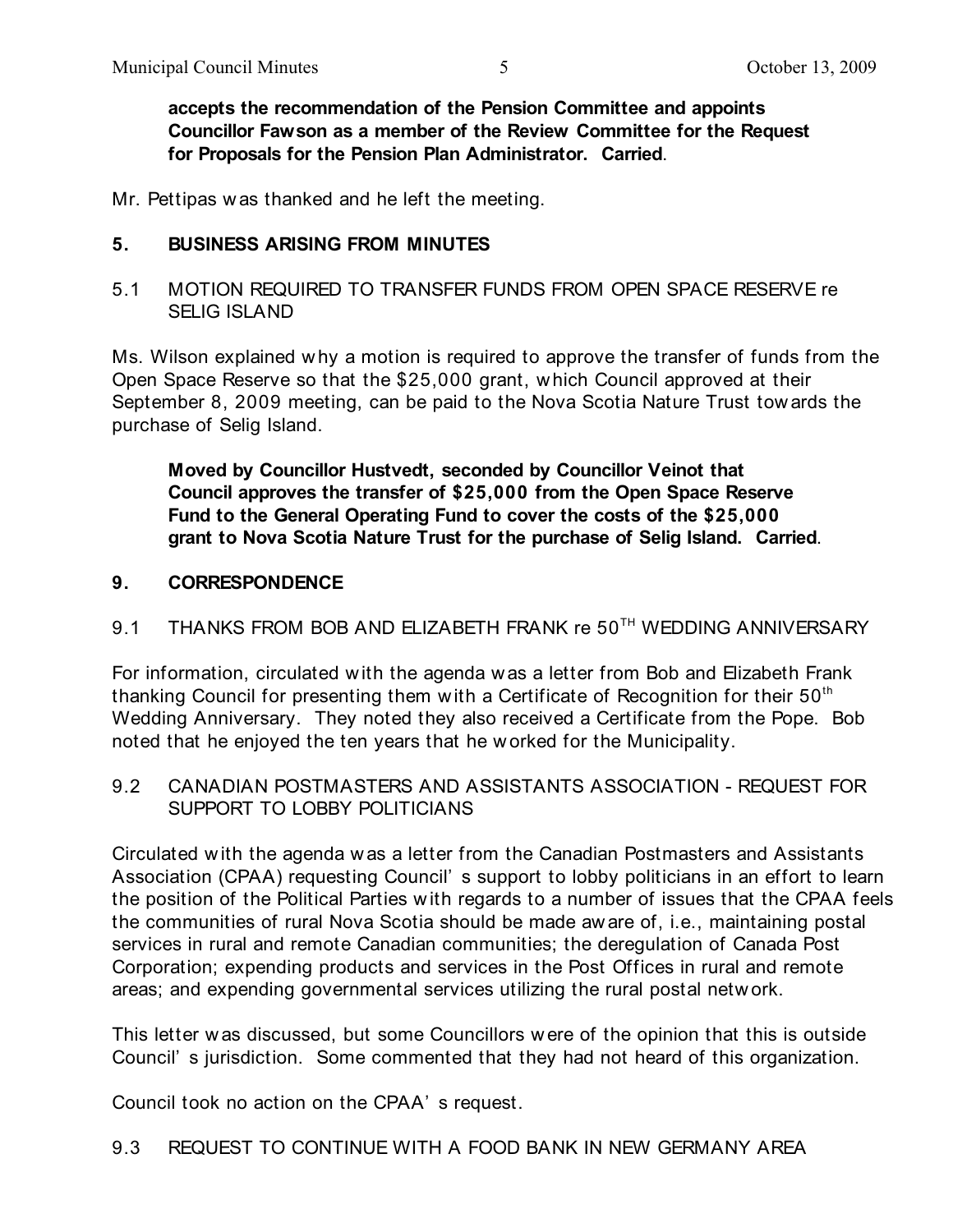Circulated w ith the agenda w as a letter from Nora Nauss, Chairperson for the Volunteers of the New Germany Food Bank, enclosing information regarding their New Germany Area Food Bank w hich serves 26 communities. They are seeking support to continue w ith a food bank in their area.

Councillor Moore reported that the Food Bank in New Germany has been given notice that they w ill have to move from their present location. A public meeting w as held and it has been determined that there is a need for a food bank in that area. They w ill be moving to the old Sears Ritcey Electric building; however, that building is for sale so they don' t know how long they w ill be able to remain at that location. They can stay there until the building is sold. A committee has been set up to look into this matter. Councillor Moore said she has made the committee aw are of the grants that are available from the Municipality. She w ill keep Council posted on this matter.

# 9.4 DESTINATION SOUTHWEST NOVA ASSOC. re MUN. INVESTMENT PROGRAM

Ms. Wilson review ed the content of the memo that w as circulated with the agenda from the Destination Southw est Nova Association (DSWNA)which is requesting that the Municipality include DSWNA as a line item in its budget rather than approving an annual grant for them. DSWNA has established a fair and equitable formula for the 28 Municipal Units in their region, and the 2009-10 municipal investment request totals \$153,189. They are requesting an amount of \$19,422 from the Municipality of the District of Lunenburg for 2009-10. The Municipality' s grant to DSWNA for 2009-10 is \$4,275. In response to the suggestion that this request be referred to the Tourism Focus Group, Councillor Bell reported that the Focus Group has dealt w ith this, and was quite aw are of w hat the funding formula w as. The Focus Group looked at the monies that Council made available for Tourism. Councillor Bell reviewed the funds that the Municipality has expended for a number of tourism purposes. He feels that if Council w ants to support this request then Council w ould have to increase its budget for tourism purposes so w e can continue to support the local initiatives we have been supporting. It was questioned as to what the Municipality is getting for its contribution to DSWNA and that we should pose that question to them.

# **Moved by Councillor Hustvedt, seconded by Councillor Oickle that the request received from the Destination Southwest Nova Association be referred to the Tourism Focus Group for study and report back to Council Carried**.

9.5 CLEAN NOVA SCOTIA re " WASTE REDUCTION WEEK" - OCTOBER 19 - 25

Ms. Wilson review ed the content of the letter that w as circulated with the agenda from Clean Nova Scotia requesting that every municipality in Nova Scotia declare October 19 to 25 as Waste Reduction Week.

# **Moved by Councillor Countway, seconded by Councillor Moore that Council declares October 19 - 25, 2009 as Waste Reduction Week in the Municipality of the District of Lunenburg. Carried**.

Councillor Nauss asked a question about the w hite plastic milk jugs and whether or not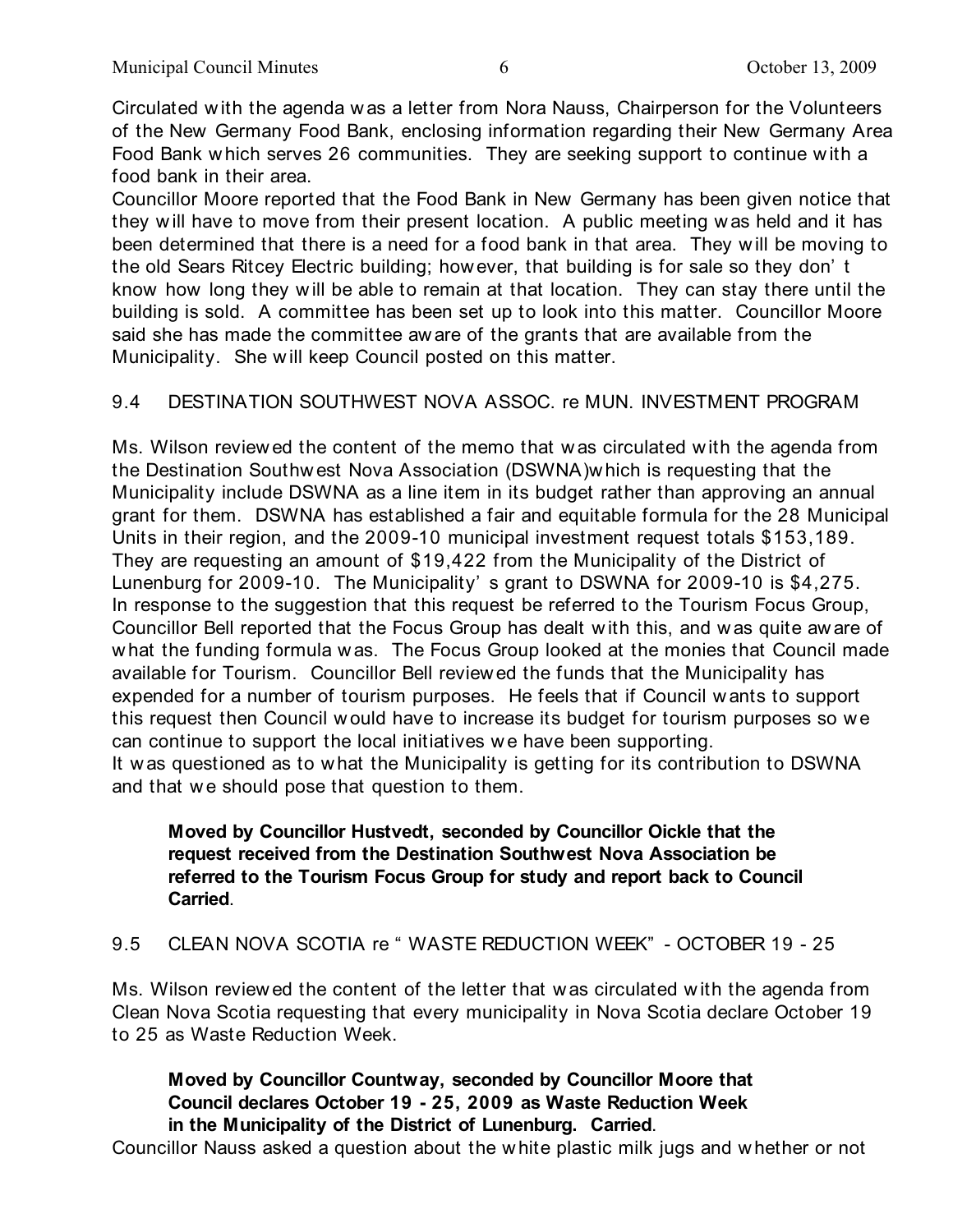they are recyclable. Ms. Wilson said it' s her understanding that they are, but she will get a definite answ er for him. Later in the meeting she reported that Stephanie Hirtle, Assistant Operations Manager - Public Outreach, was contacted and Ms. Hirtle confirmed that plastic milk jugs are recyclable.

# **10. RECOMMENDATIONS/REFERRALS FROM COMMITTEES, BOARDS & FOCUS GRs.**

## 10.1 COMMITTEE OF THE WHOLE - RECOMMENDATIONS

### 10.1.1 - Renaming of Back Cornw all Road to " Corduroy Road"

**Moved by Councillor Countway, seconded by Councillor Statton that Council accepts the recommendation of the Committee of the Whole and recommends to the Department of Transportation and Infrastructure Renewal that the portion of Back Cornwall Road (as shown on the map attached to the recommendation) be renamed to Corduroy Road, as requested by petition. Carried**.

#### 10.1.2 - Appointment of Deputy Mayor Zw icker to attend Recreation NS Conference

**Moved by Councillor Veinot, seconded by Councillor Young that Council accepts the recommendation of the Committee of the Whole and appoints Deputy Mayor Don Zwicker to attend the Recreation Nova Scotia Conference at Oak Island Inn from October 14 - 17, 2009 and cover all expenses for that Conference. Carried**.

#### 10.1.3 - Business Community Action Plan - Forw ard to Strategic Plan Review Process

**Moved by Councillor Nauss, seconded by Councillor Countway that Council accepts the recommendation of the Committee of the Whole and approves, in principle, the Business Community Action Plan as revised and refers the Action Plan document forward to the Strategic Plan Review Process for incorporation into the Strategic Plan. Carried**.

#### 10.1.4 - Municipal Safety Policy/Program

It w as noted that the follow ing changes are required in the Municipal Safety Policy/Program:

Page 54 of today's Agenda pkg. - In item #4, change "Municipality of Chester" to " Municipality of Lunenburg" .

Page 59 of today' s Agenda pgk. - In item #4, add to the second sentence the w ording " or as soon as possible."

**Moved by Councillor Statton, seconded by Councillor Moore that Council accepts the recommendation of the Committee of the Whole and adopts the Municipal Safety Policy/Program as presented and with the two changes noted above. Carried**.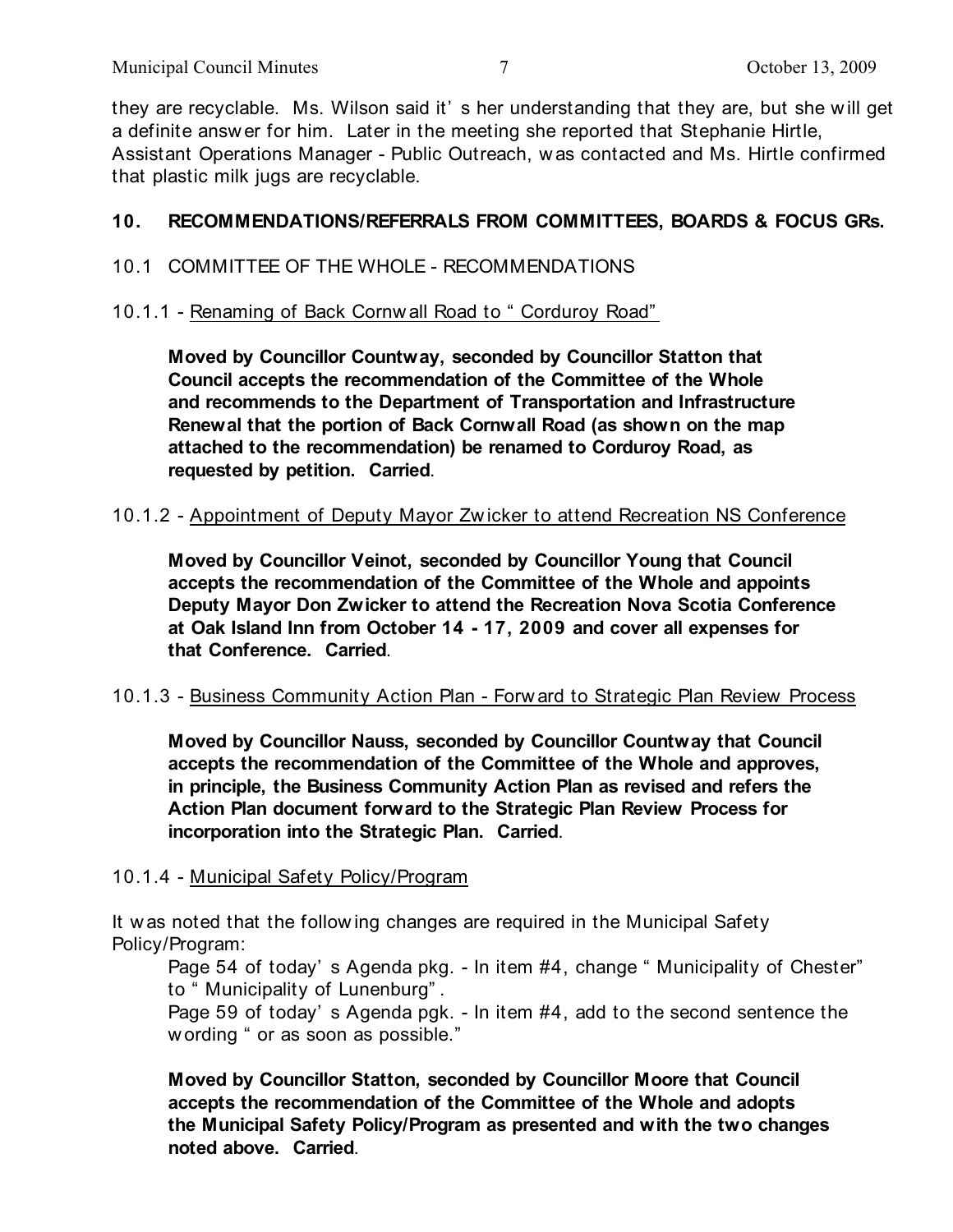10.1.5 - Amendments to Policy MDL-41 " Addressing Payment from General Revenues for Street Light Intersections in Street Light Areas"

**Moved by Councillor Moore, seconded by Councillor Veinot that Council accepts the recommendation of the Committee of the Whole and approves amendments to Policy MDL-41 " Addressing Payment from General Revenues for Street Light Intersections in Street Light Areas" to revise the radius definition in section 4 from 30 metres to 15 metres**.

Councillor Bell said he likes the policy and thinks it' s good, but he noted some concerns he has w ith some intersections in his area. He' s not aw are of a full assessment being done to date of these intersections, and he w ould like to get the answ ers to his questions before he can support the motion.

**Moved by Councillor Nauss, seconded by Councillor Hustvedt that the motion be tabled until staff has an opportunity to make a presentation to clarify this matter later in the meeting. Carried**. (Continued on Page 13)

#### 10.1.6 - Amendment to Policy MDL-36, Fire and Emergency Services

**Moved by Councillor Bell, seconded by Councillor Young that Council accepts the recommendation of the Committee of the Whole and approves that Policy MDL-36, Fire and Emergency Services, be amended by providing the option of secret ballot voting to set an area rate at the rate payers meeting, and further, that this decision will be made by the individual fire department.** The motion w as **carried** after a question about section 6.1.1 w as clarified.

#### 10.1.7 - Approve Policy MDL-50, Business Continuity Plan - Influenza Pandemic

**Moved by Councillor Oickle, seconded by Councillor Moore that Council accepts the recommendation of the Committee of the Whole and approves Policy MDL-50, Business Continuity Plan - Influenza Pandemic, as presented. Carried**.

#### 10.1.8 - Letter to Federal Minister of Environment re Clean-up of Diesel Fuel

**Moved by Councillor Fawson, seconded by Councillor Oickle that Council accepts the recommendation of the Committee of the Whole that a letter be sent to the Federal Minister of Environment, the Honourable Jim Prentice, with copies to the Municipality of the County of Annapolis and all the people that were copied on the letter from the County of Annapolis, soliciting the Minister of Environment to have his Department take proactive action to clean up the diesel fuel in the sunken Shovel Master Barge, which rests on the ocean floor off Nova Scotia, to avoid any potential environmental disasters. Carried**.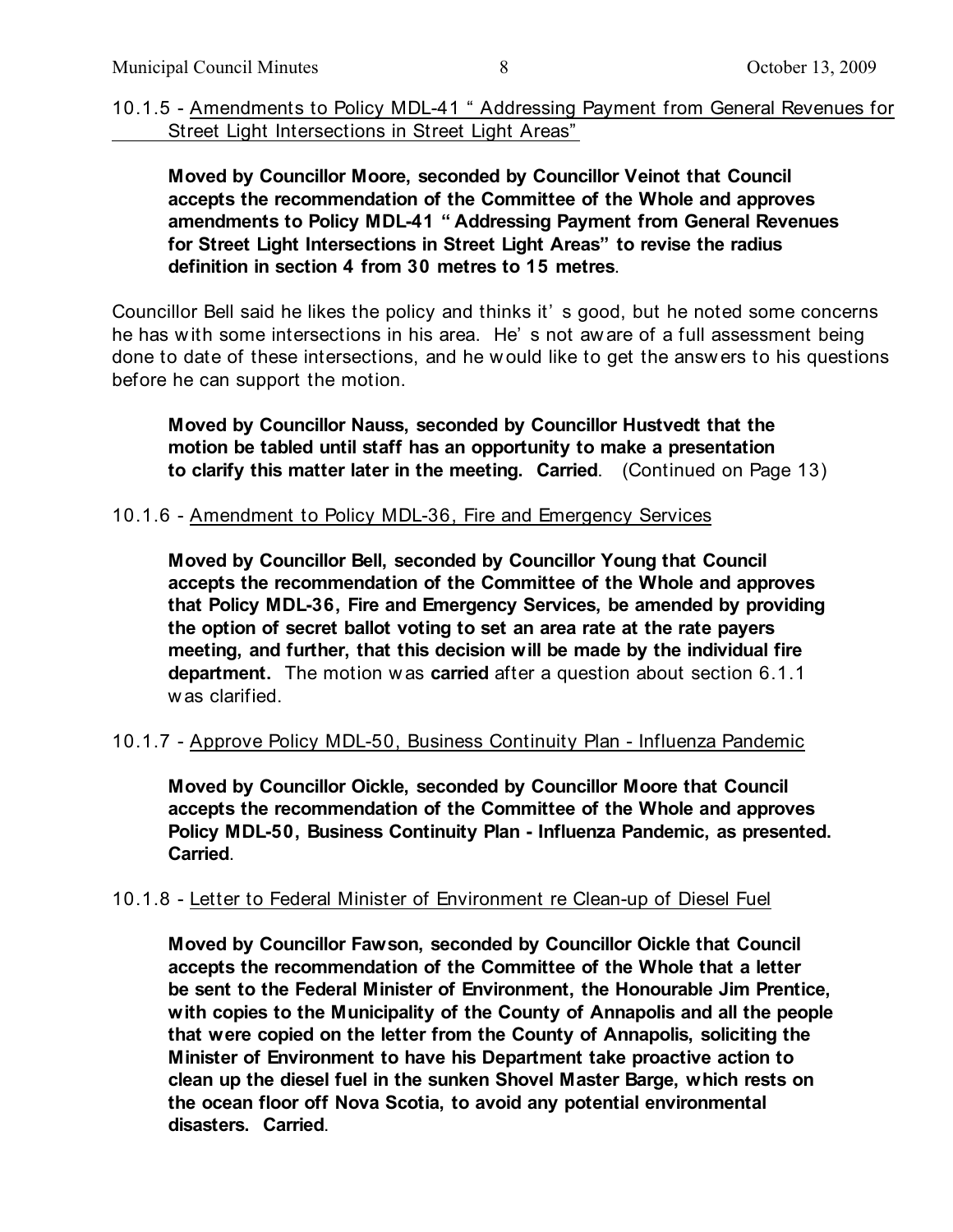## 10.1.9 - Financial Request re Global Day of Climate Action

Ms. Wilson review ed the request that the Committee of the Whole had received from the Ad Hoc Committee South Shore 350 regarding an event that they are organizing for October 24, 2009 as part of a Global Day of Climate Action. It w as questioned, if the Municipality makes a financial contribution to the event, how much would go to administration? Ms. Wilson reported that staff checked and " 0" funds w ould go to administration. It' s really about publicizing/advertising the event.

# **Moved by Councillor Countway, seconded by Councillor Moore that the Municipality contribute \$100.00 to help with printing costs and whatever we can provide in-kind to the Ad Hoc Committee South Shore 350 to assist them with their plans for the Global Day of Climate Action. Carried**.

10.2 PLANNING ADVISORY COMMITTEE - RECOMMENDATIONS In attendance w ere Jeff Merrill, Acting Director of Planning and Development Services, and Norma Schiefer, Municipal Development Officer.

# 10.2.1 - Amendments to Princes Inlet and Area SPS/LUB to Create Ocean Shoreline Zone FIRST READING CONDUCTED

Ms. Schiefer reported on the request that w as received from Harley & Eileen Eisener for an amendment to the Princes Inlet and Area Secondary Planning Strategy and Land Use By-law to allow small lots betw een the Provincial Public Highw ay and the water to have a minimum 15 metres (49.2 feet) lot frontage requirement to allow for subdivision of their land. Using a Pow erPoint presentation, Ms. Schiefer explained the proposed amendment to create an Ocean Shoreline Zone.

Staff answ ered Councillors' questions regarding the effect of this amendment on the area and to clarify the w ording " continuous stretches of w aterfront land w ith a depth of less than 40 metres (131 feet)" .

**Moved by Councillor Hustvedt, seconded by Councillor Oickle that Council accepts the recommendation of the Planning Advisory Committee and approves the amendments to the Princes Inlet and Area Secondary Planning Strategy and Land Use By-law for the creation of an Ocean Shoreline Zone for continuous stretches of waterfront land with a depth of less than 40 metres (131 feet) requiring a 15 metre (49.2 feet) minimum lot frontage, as noted in Schedule " H" of the staff report dated August 20, 2009 and conducts First Reading of the same. Carried**.

# 10.2.2 - Amendments to Princes Inlet and Area SPS/LUB re Exemption of Lots FIRST READING CONDUCTED

**Moved by Councillor Oickle, seconded by Councillor Carver that Council accepts the recommendation of the Planning Advisory Committee and approves the amendments to the Princes Inlet and Area Secondary Planning Strategy and Land Use By-law to exempt lots being created for a designed**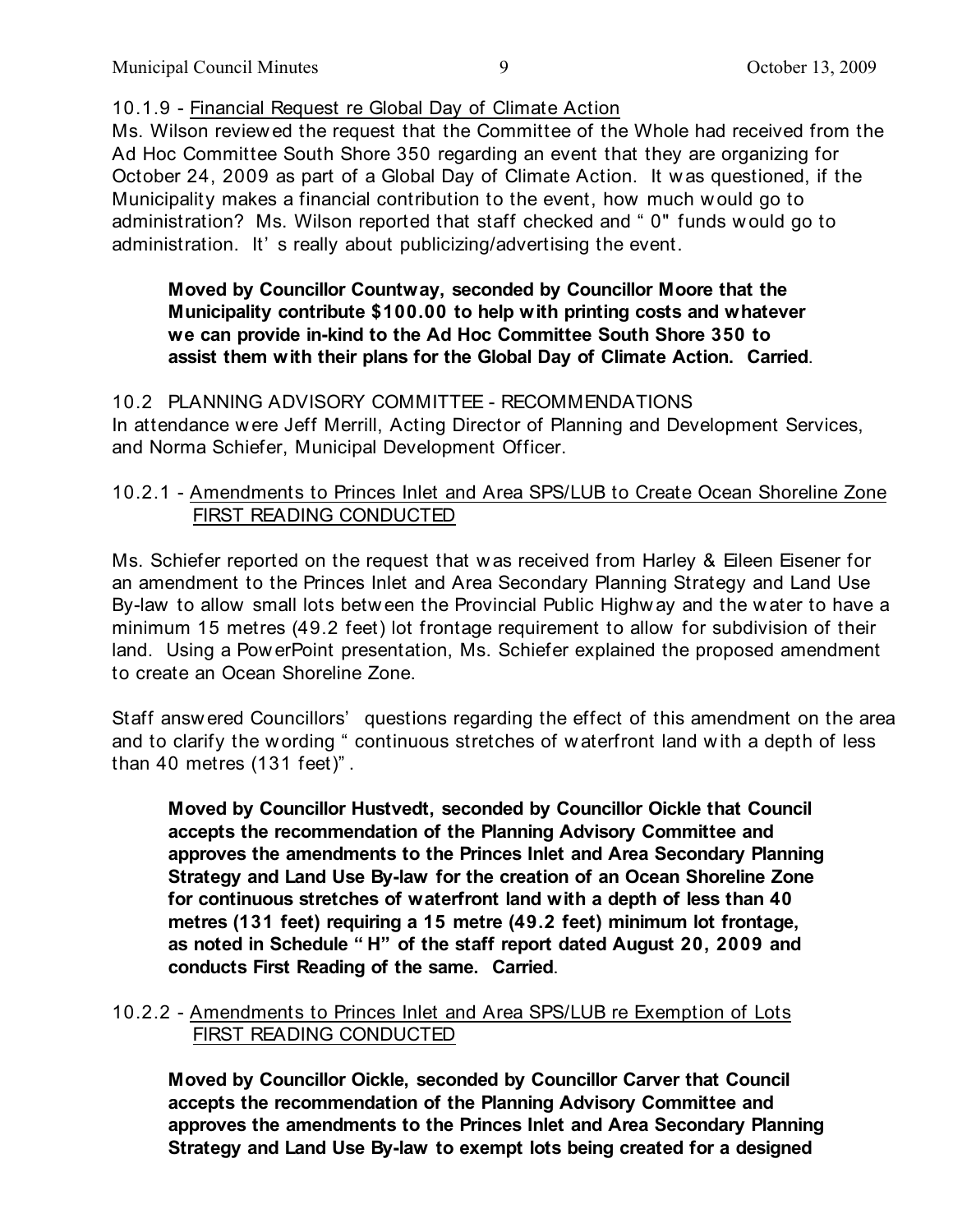### **road or public highway from the lot frontage requirement, as noted in Schedule " C" of the staff report dated August 20, 2009 and conducts First Reading of the same. Carried**.

Ms. Wilson reported that staff is recommending that the Public Information Session for these amendments be held on November  $17<sup>th</sup>$  at  $7:00$  p.m. and that we give public notice of a Public Hearing on November 24, 2009 at 7:00 p.m. The location w ill be determined once the dates are set.

**Moved by Councillor Oickle, seconded by Councillor Hustvedt that the Public Information Session be held on November 17, 2009 at 7:00 p.m. and that the Public Hearing be held on November 24, 2009 at 7:00 p.m. for the amendments to the Princes Inlet and Area Secondary Planning Strategy and Land Use By-law. Carried**.

## 10.2.3 - Attendance of Councillor at 2009 API Conference

Conflict of Interest - Councillor Hustvedt declared a conflict of interest regarding this item and he left the table.

Ms. Wilson reported that the next recommendation is for a Council member to attend the 2009 API Conference. Council has a policy for training expenses w hich she review ed. She noted that this expense w as not budgeted; and if expenses are more than w hat' s in the budget, then it w ould have to come from the contingency fund.

**Moved by Councillor Carver, seconded by Councillor Moore that Council accepts the recommendation of the Planning Advisory Committee and gives permission for Councillor Eric Hustvedt to attend the 2009 API Conference to be held November 18 - 20, 2009 in St. John' s, Newfoundland, and that his out-of-pocket expenses be reimbursed**.

Discussion follow ed regarding the amount in the budget allocated for education purposes for Councillors and the use of those funds. It w as suggested that some clear guidelines should be established so Councillors know w hat is available and for w hat purposes.

#### **The motion was carried**.

Councillor Hustvedt returned to the table.

Mr. Merrill and Ms. Schiefer w ere thanked and they left the meeting.

10.3 PR COMMITTEE - RECOMMENDATION

10.3.1 - National/Provincial Event Grant for New Germany Area Promotion Society

**Moved by Councillor Moore, seconded by Councillor Countway that**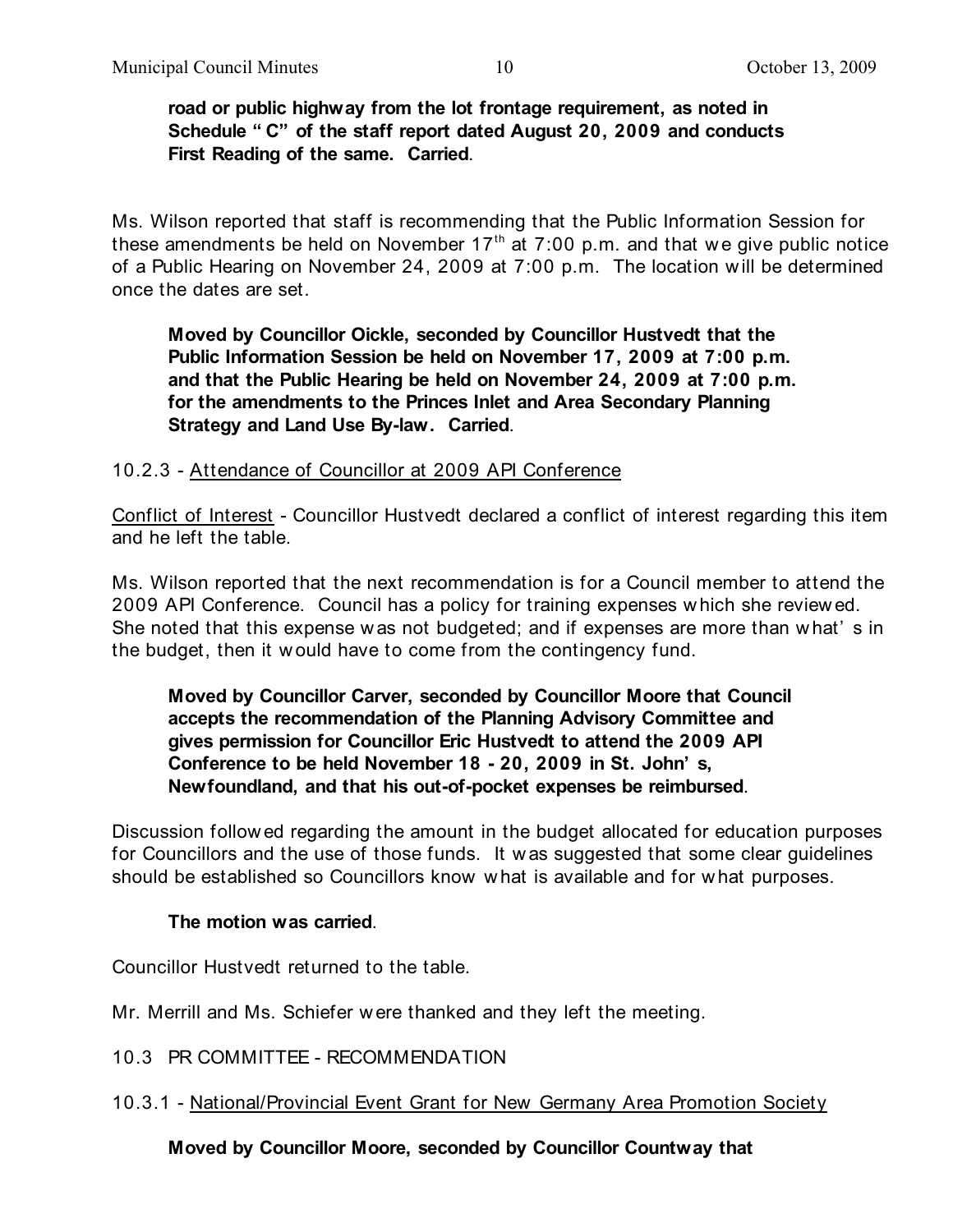**Council accepts the recommendation of the PR Committee and approves \$500.00 as a National/Provincial Event Grant for the New Germany Area Promotion Society to host festivities for the Olympic Torch Run in New Germany on November 20, 2009.** The motion w as **carried** after some discussion about the events to take place that day and the monument that w ill be erected in the community to mark the event.

# 10.6 REMO ADVISORY COMMITTEE - RECOMMENDATION

## 10.6.1 - Hurricane Contingency Plan

Ms. Wilson highlighted the content of the Hurricane Contingency Plan. She informed Council that if this Plan is approved it w ill be incorporated in the Regional Emergency Plan and our By-law .

**Moved by Councillor Moore, seconded by Councillor Fawson that Council accepts the recommendation of the REMO Advisory Committee and approves the Hurricane Contingency Plan as presented. Carried**.

### **11. STAFF MATTERS**

### 11.1 CAO MATTERS

11.1.1 - Building Report for August 2009 - This report w as circulated for information. Ms. Wilson noted that w ork related to Dangerous/Unsightly premises takes up a lot of staff time. We need to find another vehicle, such as a By-law Enforcement Officer for the area.

#### 11.1.2 - Motion Required re Delegates to Attend UNSM Conference

**Moved by Councillor Veinot, seconded by Councillor Countway that Council as a whole be appointed as delegates to attend the Annual Meeting of the Union of Nova Scotia Municipalities; and also, that the CAO or her designate and two other staff be authorized to attend the Annual Meeting of the Union of Nova Scotia Municipalities; and that those attending the Annual UNSM Meeting be reimbursed their out-of-pocket expenses upon presentation of receipts. Carried**.

## **12. MAYOR' S/COUNCILLORS' MATTERS**

#### 12.1 MAYOR' S UPDATE

Mayor Dow ne gave updates on the follow ing events/meetings that he attended:

- AMA Conference (made a presentation and was on a panel discussion)
- BACC Breakfast (gave a Pow erPoint presentation)
- Announcement of the LCLC Society
- Oakhill Fire Department' s Official Opening of their renovated facility
- Rural Caucus Meeting in Joggins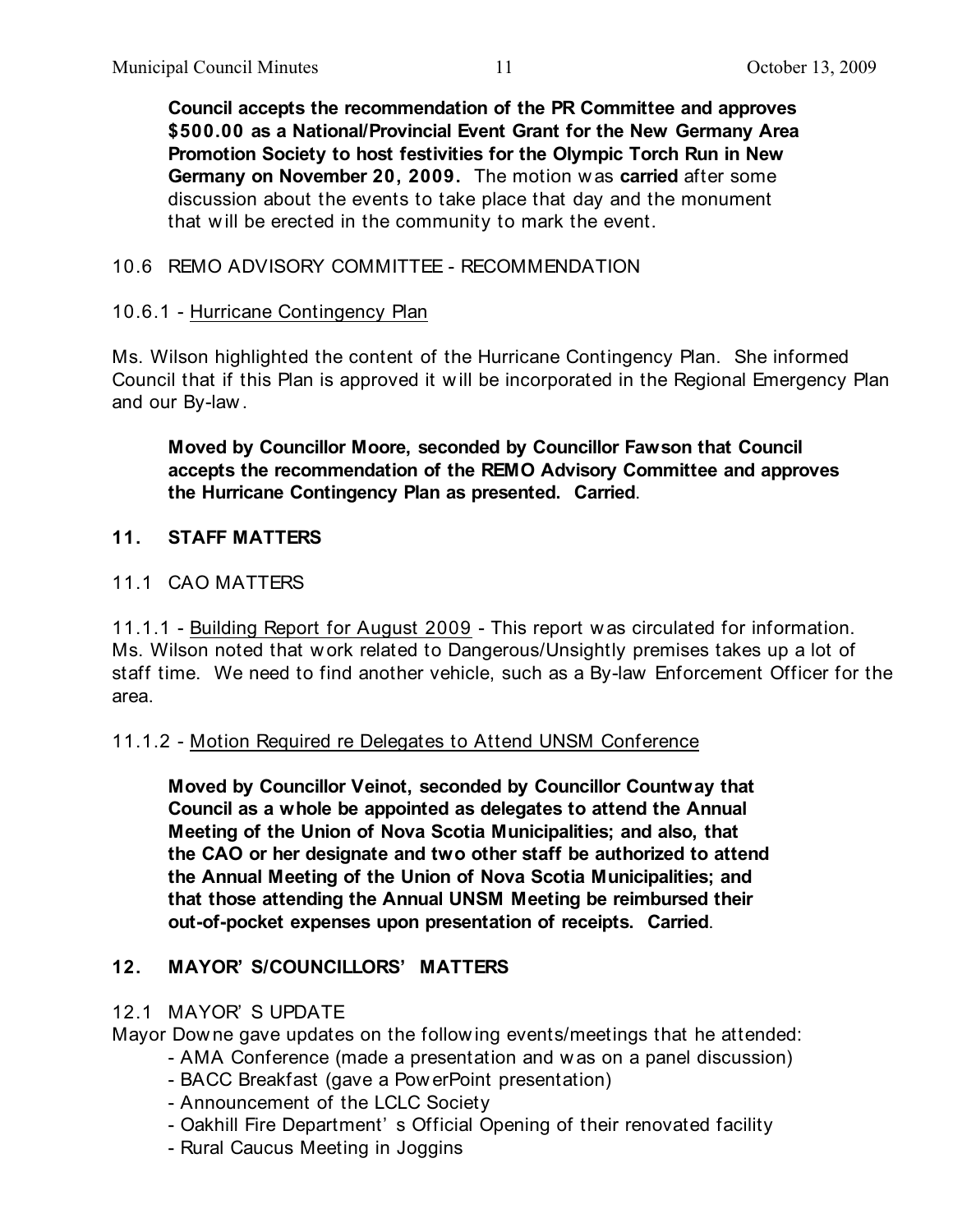- Woodlot Ow ner of the Year event
- 4-H Provincial event held in Bridgew ater
- Meetings w ith RDA
- Joint Mayors' /Warden' s Meeting

# 12.2 APPOINTMENT OF NOMINATING COMMITTEE MEMBERS

Mayor Dow ne recommended the follow ing to be the members of the Nominating Committee - Councillors Bell, Faw son and Oickle.

**Moved by Councillor Hustvedt, seconded by Councillor Young that Council accepts the Mayor' s recommendation and appoints Councillors Bell, Fawson and Oickle as the members of the Nominating Committee. Carried**.

## **RECESS**

At 12:06 p.m. Council recessed for lunch. At 1:15 p.m. the meeting resumed.

# **13. ADDED BUSINESS**

# 13.1 ROAD KILL (Councillor Nauss)

Councillor Nauss expressed concern about the amount of time it sometimes takes before the responsible Provincial department picks up deer that have been killed on the highw ay. His main concern is the safety aspect and that this could cause accidents.

Ms. Wilson reported that this issue came up at a meeting of Mayors/Warden/Deputies and CAOs; and from that meeting, a letter w as drafted and sent to the Minister of Natural Resources.

Councillors w ere also provided w ith a copy of a memo from April Whynot-Lohnes, Municipal Clerk, w hich provided a report on calls staff have received regarding w ildlife that has been struck and left on roads, and explaining the appropriate Provincial department to contact for the disposal of the wildlife.

Mayor Dow ne suggested having an internal meeting w ith Provincial Department representatives to try to get this matter resolved; and if it doesn' t, then bring it to another Council meeting. Council agreed to this suggestion.

## 11.2 ENGINEER' S MATTERS

In attendance w as Matt Davidson, Assistant Municipal Engineer.

# 11.2.1 - Cleaning Services Contract for 14 CES/143 CEF

Mr. Davidson reported that, given the current situation w ith the contract betw een the Municipality and CES/CEF (Construction Engineer Squadron/Construction Engineer Flight) to lease the Municipality' s building on Harold Whynot Road, he is recommending that the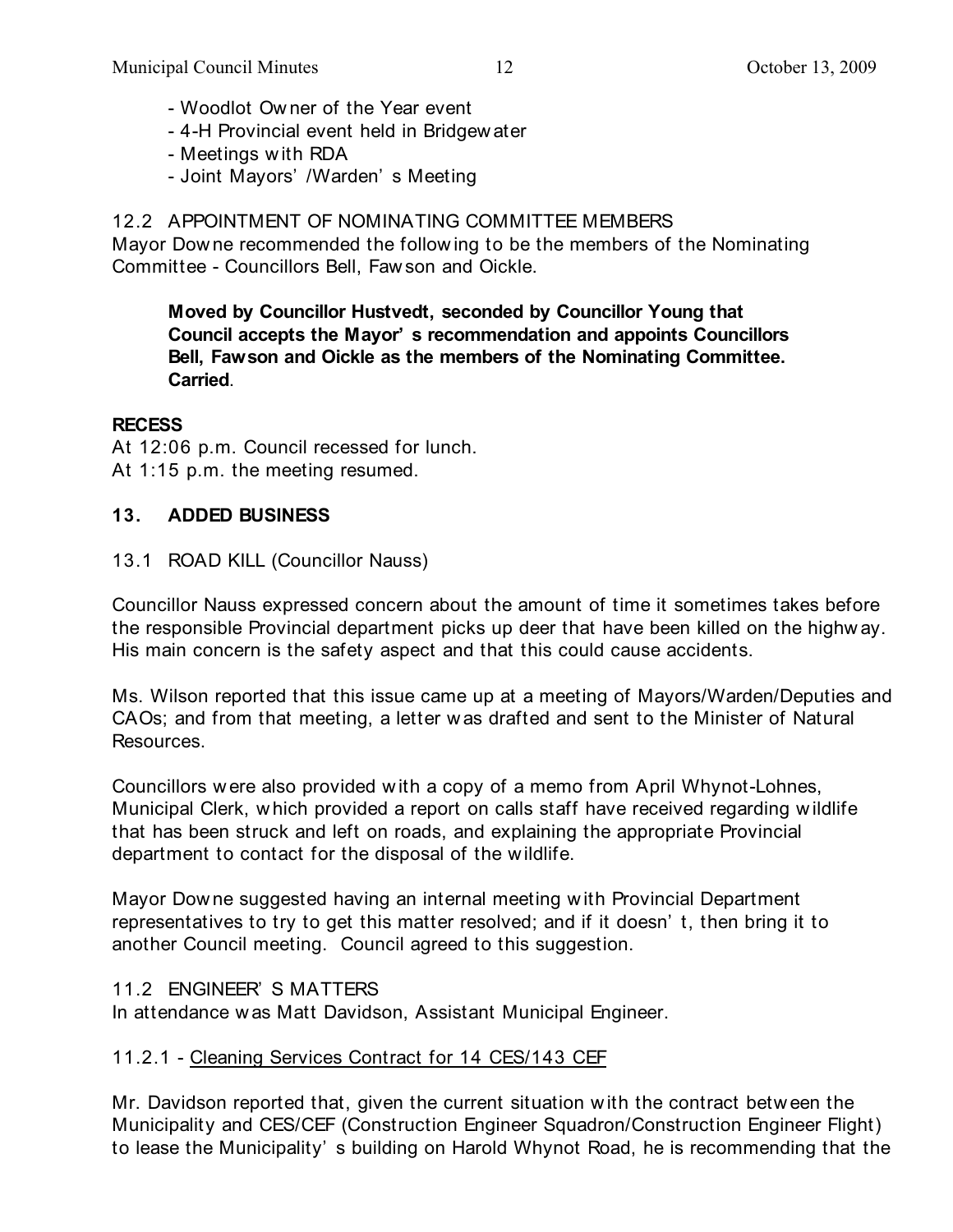Cleaning Services Contract for that building be extended on a month-to-month basis. The present cleaning services' contractor, Inside Out Cleaning Services, is agreed to this arrangement but w ants to be paid the new price of \$1,410.00 + HST per month (current price is  $$1,318 + HST$ ).

Ms. Wilson reported that the contract w ith DND (Department of National Defense) expires the end of October 2009; but if a new contract is reached, it w ill not be finalized by then.

**Moved by Councillor Nauss, seconded by Councillor Bell that Council agrees to extend the Cleaning Services Contract for 14 CES/143 CEF, as detailed in Tender 2005-01-013, with Inside Out Cleaning Services on a month-to-month basis, for the monthly price of \$1,410.00 plus HST until lease negotiations have been finalized and staff can re-tender a new cleaning services' contract. Carried**.

10.1.5 - Amendments to Policy MDL-41 " Addressing Payment from General Revenues for Street Light Intersections in Street Light Areas"

Earlier in the meeting Council tabled a motion to approve amendments to Policy MDL-41 until staff is able to be present and clarify some questions that Councillors have on this.

Ms. Wilson noted that the proposed amendment to the Policy w ould change the radius definition in section 4 from 30 metres to 15 metres. She asked Mr. Davidson if all street light intersections have been inventoried so we know that they fall within the 15 metres, or do some need to be grand-fathered? Councillor Bell' s concern is that the Policy doesn' t clearly state that they w ould be grand-fathered.

Mr. Davidson said an inventory w as done in 2008, and that it probably w ould be better to grandfather all those outside the 15 metres if they w ere intended for intersection lights.

**Moved by Councillor Nauss, seconded by Councillor Hustvedt that we remove from the table the motion dealing with amendments to Policy MDL-41. Carried**.

# MOTION ON THE FLOOR (from Page 7 of these Minutes)

**Moved by Councillor Moore, seconded by Councillor Veinot that Council accepts the recommendation of the Committee of the Whole and approves amendments to Policy MDL-41 " Addressing Payment from General Revenues for Street Light Intersections in Street Light Areas" to revise the radius definition in section 4 from 30 metres to 15 metres**. **Defeated**.

**Moved by Councillor Bell, seconded by Councillor Carver that Council refers the amendments to Policy MDL-41 " Addressing Payment from General Revenues for Street Light Intersections in Street Light Areas" to the Municipal Infrastructure Focus Group for rewording to reflect the discussions of today, and that the amendment be brought back to Council at a future date. Carried.**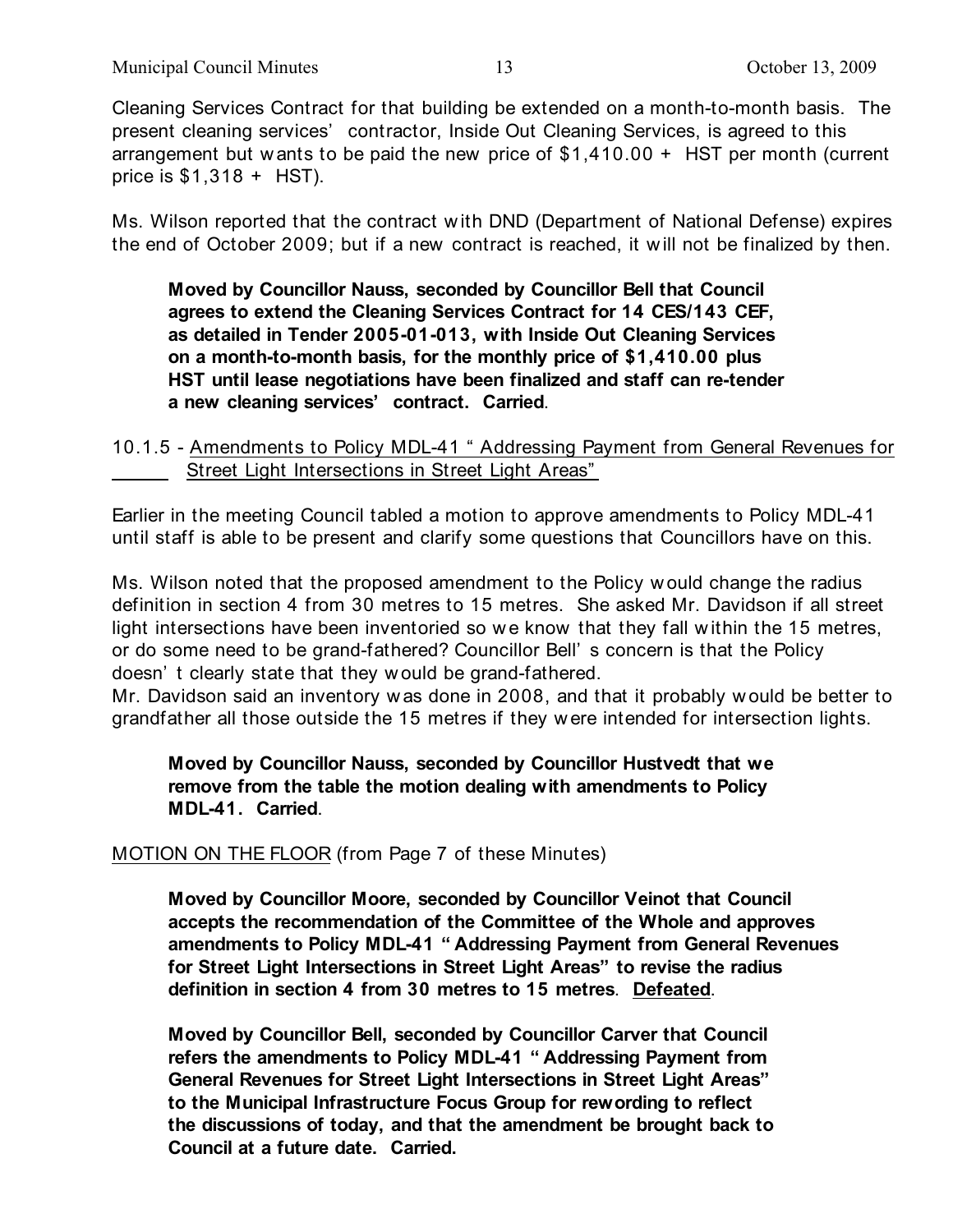# **14. IN CAMERA**

**Moved by Councillor Oickle, seconded by Councillor Hustvedt that Council go** *In Camera In Committee***. Carried.**

The purpose of the *In Camera* meeting w as to discuss the follow ing:

- 14.1 Personnel Matter CAO Evaluation Committee, in accordance w ith section 22 (2) (c) of the *Municipal Government Act*;
- 14.2 Land Negotiations (Oakhill), in accordance with section 22 (2) (a) of the *Municipal Government Act*;
- 14.3 Contract Negotiations (Oakhill) Referral from Budget/Finance Committee, in accordance with section 22 (2) (e) of the *Municipal Government Act*;
- 14.4 Contract Negotiations (Oakhill) Recommendation from Economic Development Focus Group, in accordance with section 22 (2) (e) of the *Municipal Government Act*;
- 14.5 Litigation, in accordance with section 22 (2) (f) of the *Municipal Government Act*.

## **Moved by Councillor Young, seconded by Councillor Hustvedt that Council rise and report. Carried**.

14.2 LAND NEGOTIATIONS (OAKHILL)

The details of this matter w ere discussed *In Camera*.

**Moved by Councillor Young, seconded by Councillor Hustvedt that Council directs staff to negotiate an agreement for the sale of Municipal land on the Harold Whynot Road as discussed** *In Camera***. Carried**.

14.4 CONTRACT NEGOTIATIONS (OAKHILL) - RECOMMENDATION FROM ECONOMIC DEVELOPMENT FOCUS GROUP

The details of this matter w ere discussed *In Camera*.

**Moved by Councillor Bell, seconded by Councillor Moore that Council agrees that an extension to the DND (Department of National Defense) contract be permitted at a price of \$22.00 per square foot. Carried**.

14.1 PERSONNEL MATTER - CAO EVALUATION COMMITTEE The details of this matter w ere discussed by the Mayor and Councillors only during the *In Camera* meeting (no staff present).

**Moved by Councillor Moore, seconded by Councillor Carver that Council agrees that the CAO' s salary be adjusted as per her contract, and that this adjustment be retroactive to August 15, 2009, being the scheduled salary adjustment date. Carried.**